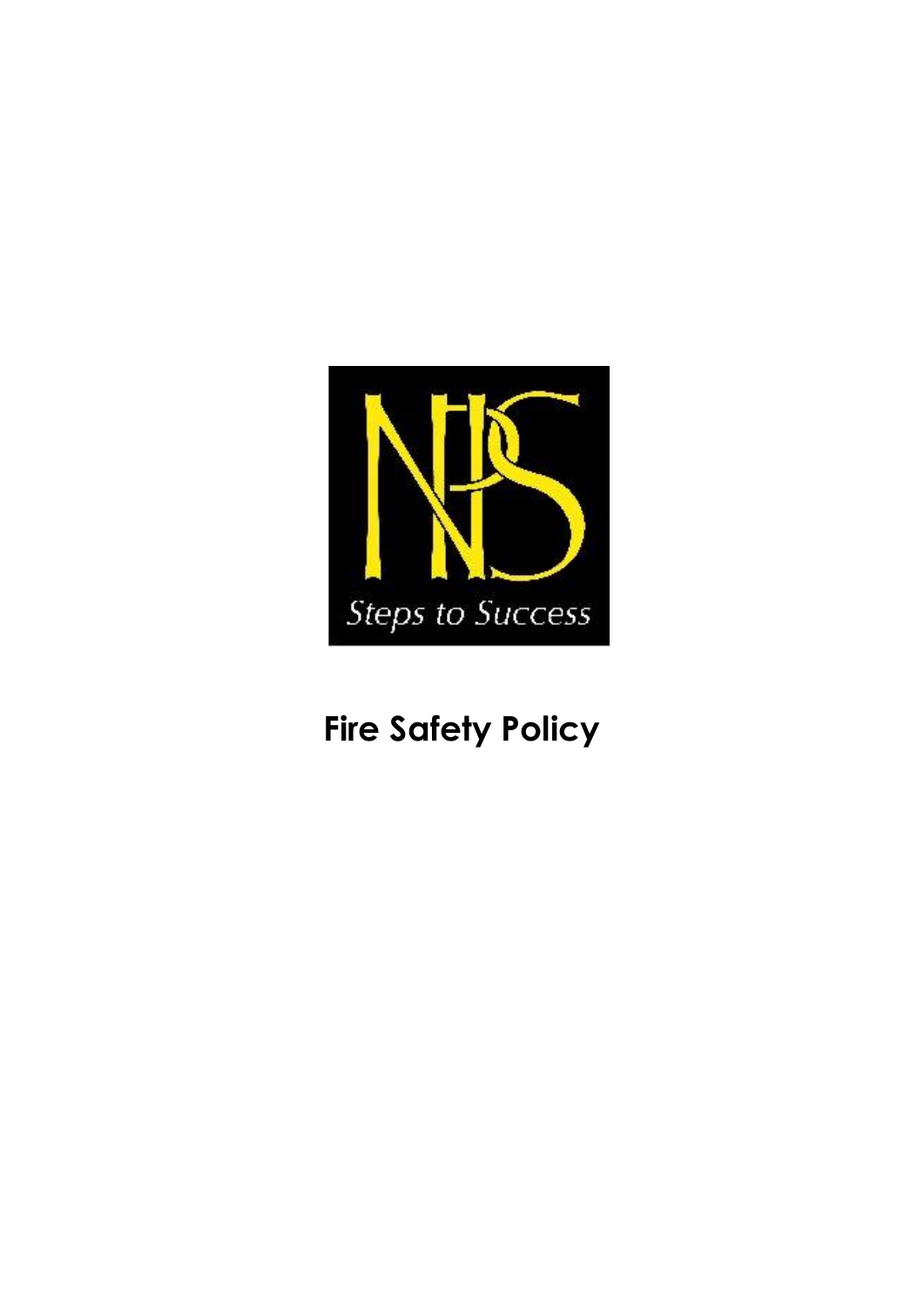# **Fire Safety Policy**

# **COVID-19**

Specific guidance relating to the COVID-19 pandemic is dealt with in the Year Group Operational Plans and the COVID-19 Risk Assessment. The guidance details measures taken and procedures to be followed in order to reduce the likelihood of infection, this has an impact on way in which staff and pupils move around the school. The guidance also gives clear direction regarding the evacuation of the school in the event of a fire or fire drill. The Operational Plans and COVID-19 Risk Assessment contain links to the latest government advice and should be used as the first point of reference for all COVID-19 related fire safety issues.

# **Aims**

It is the aim of Newcastle Preparatory School (NPS) to comply with its duties under the Regulatory Reform (Fire Safety) Order 2005 and minimise the risks to staff and children which may arise from fire. This will be achieved by ensuring precautions are taken to avoid fires occurring and by ensuring that procedures for minimising the effects of an outbreak of fire and evacuating the premises are in place.

# **Overall Responsibility for Fire Safety Matters**

The Bursar is appointed as the person responsible for fire safety for the school and will have overall responsibility for fire safety matters at the school.

The Bursar will coordinate the implementation of fire safety measures, ensure that staff and pupil training takes place and monitor the standard of fire precautions maintained.

The Bursar will also ensure that a fire evacuation drill is undertaken early in each term, that fire action notices are kept up to date (this includes changing and adapting evacuation, extra signs and practices when there are changes to the site either permanently or temporarily) and that fire safety equipment is being adequately maintained.

#### **Fire Risk Assessment**

A fire risk assessment of all school premises was carried out by an external organisation in 2017. This assessment is reviewed annually and any action points addressed promptly. The next full external assessment is scheduled for April 20221.

A copy of the fire risk assessment is available in the Bursar's Office and employees' attention will be brought to any hazards found in the assessment.

Fire hazards will be eliminated or the risk reduced to the minimum level practicable by implementing control measures and safe systems of work.

Regular assessments will be made by staff, including the Bursar, Senior Master and Caretaker to ensure that passageways are kept clear of obstructions and tripping hazards.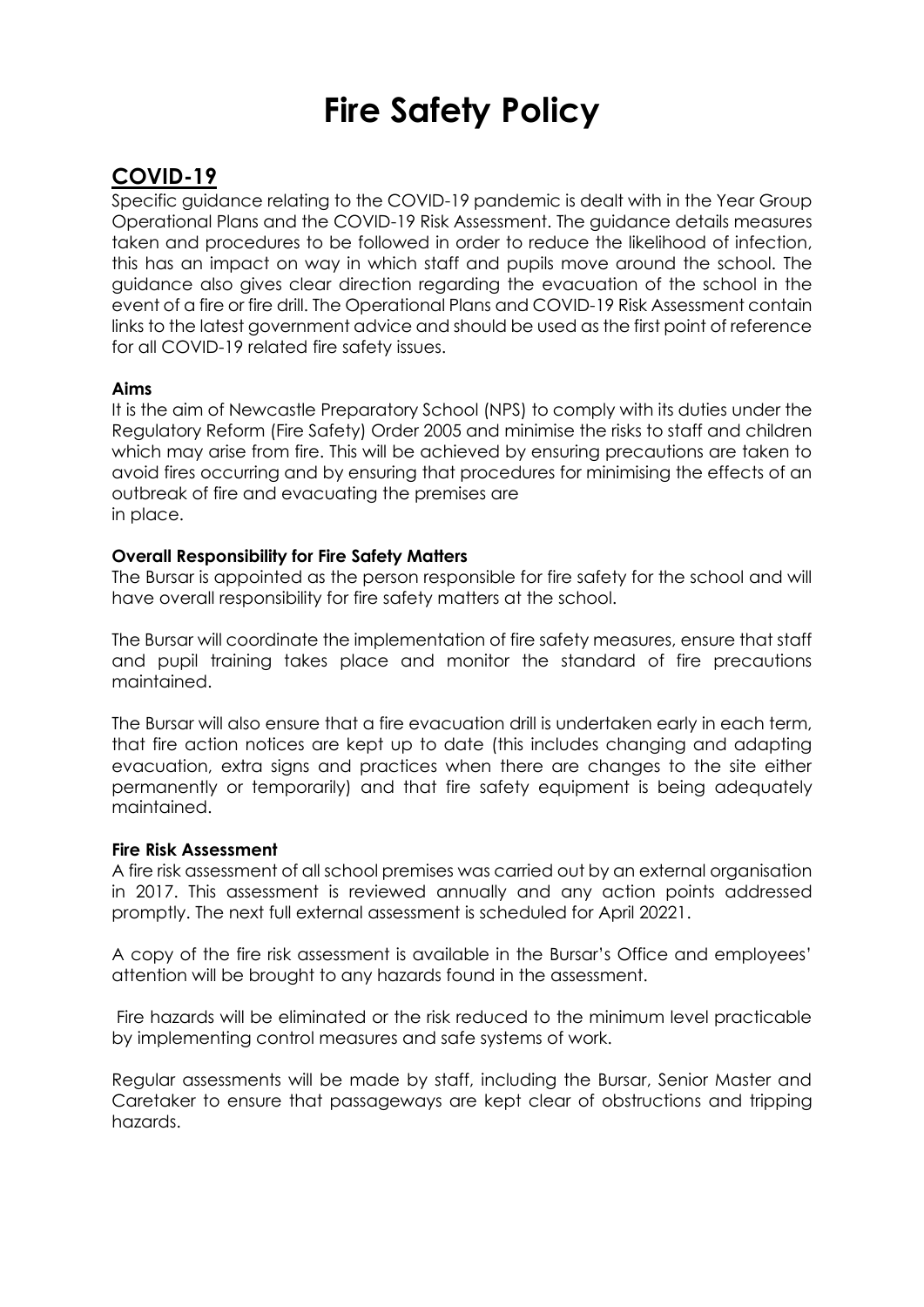# **The School Fire Evacuation Procedure**

Notices displaying the school fire evacuation procedure will be displayed at each fire alarm call point and in each classroom/office and will be of the standard form as follows:

# **FIRE EVACUATION PROCEDURE**

From 1 October 2019 The Fire Service will no longer respond to automatic fire alarm calls during the hours of 8.00am and 6.00pm. This will not affect our evacuation procedures on hearing the fire alarm. However, it is now the responsibility of the school to telephone 999 to report a fire.

# **On Hearing the alarm:**

- **1)** Everyone must KEEP CALM and children must be silent.
- **2)** Leave the room in single file and go down the nearest staircase.
- **3)** Members of staff are responsible for the class they are teaching until the assembly point is reached. Staff with non-contact time should assist and help ensure that children are quiet, calm and following instructions. Anyone in the staff room should check the library, toilets and t wo main cloakrooms.
- **4)** Members of staff are responsible for the class they are teaching until the assembly point is reached. Please be aware of any temporary assembly points during COVID-19 restrictions so that social distancing can be maintained if required and year groups bubbles do not mix.

| <b>Nursery</b>    | On the footpath outside Nursery                                           |
|-------------------|---------------------------------------------------------------------------|
| Reception         | On the footpath outside the Dining Room                                   |
| Year 1            | On the footpath outside the entrance to the RGS                           |
| Year 2            | On the footpath outside the front door                                    |
| Year <sub>3</sub> | On the footpath adjacent to the rear of Lifton House                      |
| Year 4            | On the paved area adjacent to the entrance of Lifton House                |
| Year 5            | On the footpath next to the Metro station                                 |
| Year 6            | On the footpath next to the Metro station                                 |
|                   | 5) ALL DOORS AND WINDOWS TO BE FIRMLY CLOSED ON LEAVING A ROOM. Door      |
|                   | wedges used temporarily to minimise COVID-19 infection should be removed. |
|                   |                                                                           |

- **6)** If there is dense smoke children should be instructed to put their RIGHT hand on the shoulder of the child in front and keep in touch until outside.
- **7)** WALK QUICKLY AND IN SILENCE. DO NOT RUN. WE HAVE PLENTY OF TIME TO GET OUT.
- **8)** When outside the main building maintain silence.
- **9)** Registers and Visitor Logs will be taken outside by a member of the Office Staff.
- **10)** Roll call will take place immediately outside the front gates.
- **11)** If there is anyone missing from a Form it should be reported to the Head Teacher or the designated member of the Senior Management Team.
- **12)** All registers to be given to the Head Teacher or the designated member of the Senior Management Team when the Form Teacher is sure that all of the Form is present.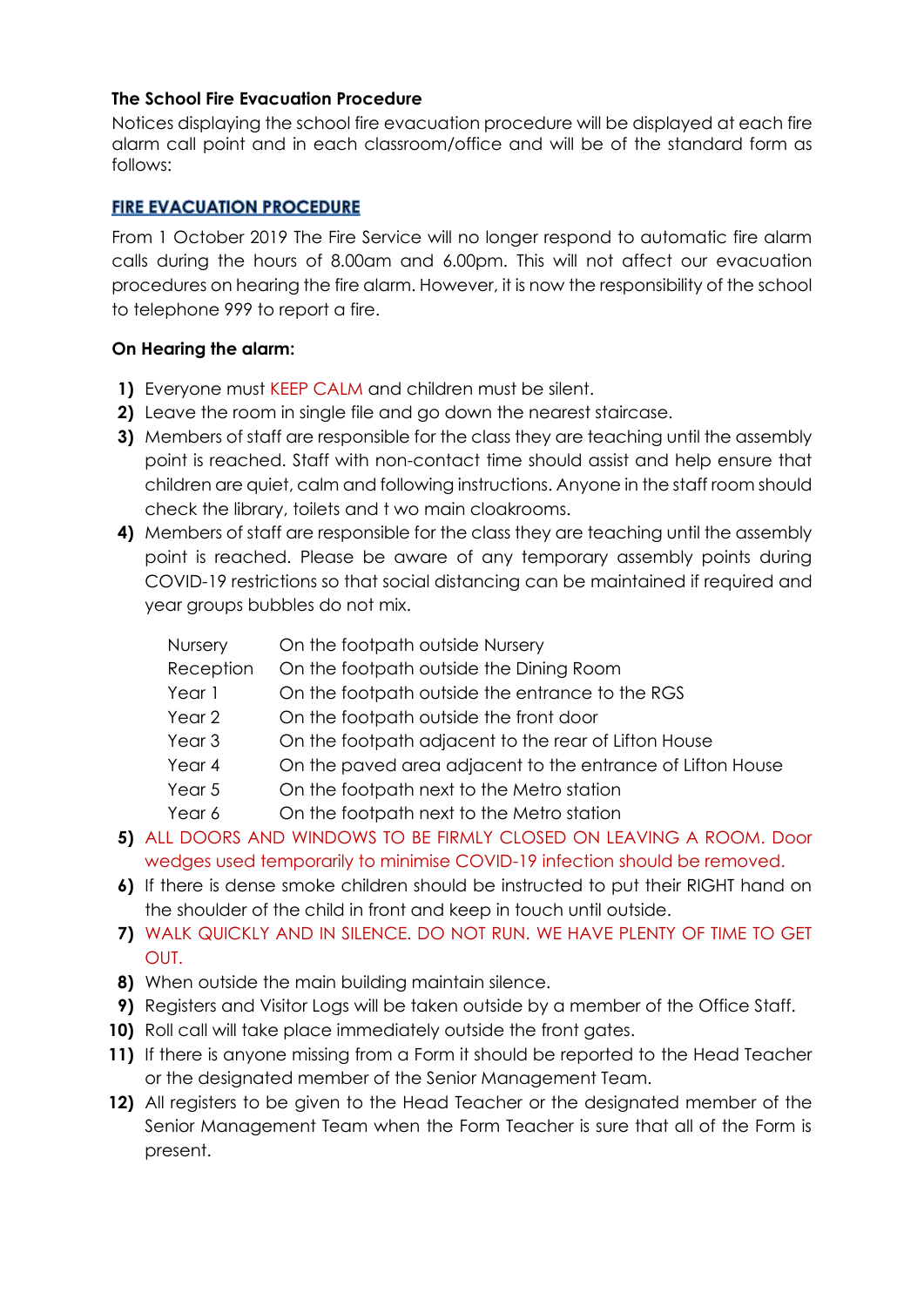- **13)** When the Form Teacher has handed in the register the Form will proceed to the Sports Hall, if required.
- **14)** Staff and pupils must not re-enter the building until the all clear signal has been received from the Head Teacher or the designated member of the Senior Management Team.
- **15)** Pupils and staff in the Sports Hall should follow the same evacuation procedures outlined above and congregate on the Sports Field where a roll call will be taken.

NOTICE LAST UPDATED 1/09/2020 Q:\Public\Bursars Office\H&S\Fire\Fire Evacuation Drill.doc

During the evacuation, office staff members are responsible for taking the registers to the form teachers outside school. Form teachers will then ensure that all their children are present and report any missing children to the Head Teacher or in her absence the Deputy Head Teacher and if neither one is present the report should be made to the Bursar.

If the fire alarm is sounded at lunchtime, adults on duty in the Dining Hall, classrooms, cloakrooms and playground should gather all the children well away from the building and ensure no child re-enters the building.

Nobody should enter an evacuated building until the all-clear has been called by the Head Teacher or the Fire Service. If a child is missing this should be reported to the Head Teacher immediately.

#### **Responsibility of all School Staff**

All school staff members are responsible for maintaining a high standard of fire precautions in areas under their control or influence. In particular, staff should ensure that they are fully aware of the fire procedure. They should ensure that door vision panels and fire exits are kept clear and fire doors are kept shut. They should also ensure that pupils for whom they are responsible are informed of the fire procedure.

#### **Visitors to School**

All visitors must sign in and out. Visitors must be given details of the fire evacuation procedures at the time they sign in. For events with large numbers of attendees, such as nativity plays, an announcement will be made at the beginning of the event regarding evacuation arrangements.

#### **Fire Training and Evacuation Drills**

Training is provided in fire safety and evacuation. Any attempt to fight the fire must be based upon the type and degree of training received in the use of firefighting equipment employed in the premises, and must always be secondary to life safety. Training in the use of fire extinguishers was undertaken in September 2020.

#### **Maintenance of Fire Doors, Fire Exit Doors, Fire Equipment and Systems**

Fire alarm systems including break glass points and smoke detectors are maintained in accordance with a maintenance contract and regularly tested. The fire alarm panel is situated in the main entrance beside the main office along with plans of the School, and will show which smoke detector or break-glass has been activated.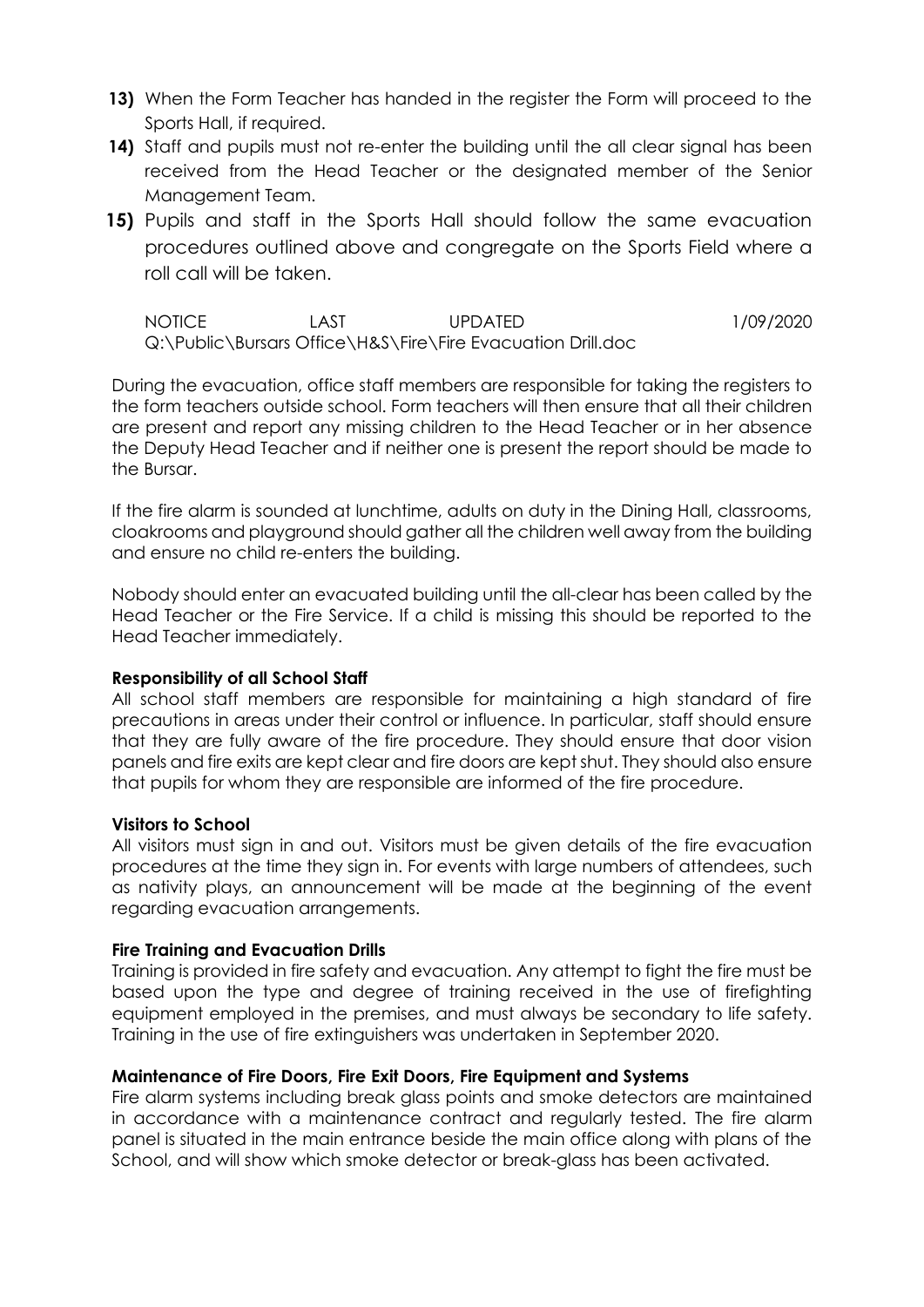Fire extinguishers are maintained annually by maintenance contract.

Emergency lighting is tested regularly by the caretaker and checked annually by a qualified electrician.

Appropriate signage is in place in accordance with the school's Fire Risk Assessment and is maintained by the caretaker.

# **Calling the Fire Brigade**

The school's fire alarm is linked to the Tyne and Wear Fire and Rescue Service via a monitoring centre out of school hours. During the hours of 8.00am and 6.00pm it will be the responsibility of the school to dial 999 and call for assistance. This will be carried out by the Bursar, Caretaker or Office staff.

# **Meeting the Fire Brigade**

The Head Teacher is responsible for ensuring that one member of staff is available to meet the fire brigade on arrival.

# **Notices**

All fire exit routes will be marked by clear signs with directional arrows.

# **Fire Prevention**

No smoking is allowed in School or at entrance points All staff members are responsible to ensure that:

- exit doors are never obstructed
- exit doors can be easily opened from the inside
- exit doors are kept unlocked when the building is in use
- fire doors are kept closed at all times but never locked
- furniture and equipment does not impede escape routes
- combustible materials are stored correctly
- rubbish is disposed of as soon as possible
- all electrical equipment, including interactive TV's and computers is turned off at night

The Bursar is responsible to ensure that:

- all electrical services and fittings are regularly maintained
- all notices concerning emergency evacuations and fire prevention procedures are displayed clearly and are updated.
- waste bins are emptied daily at the main school and weekly at the Sports Hall.
- fire extinguishers are maintained and suitable for the space in which they are provided
- fire alarms are tested weekly and recorded in the fire log
- emergency lighting is tested monthly and recorded in the fire log
- monthly checks take place ensuring fire doors open and close, are not blocked and the checks are recorded in the fire log

Staff members receive training in fire prevention. Fire prevention advice is given to all staff in the staff handbook.

Fire evacuation and prevention procedures are reviewed regularly by the Health and Safety Committee.